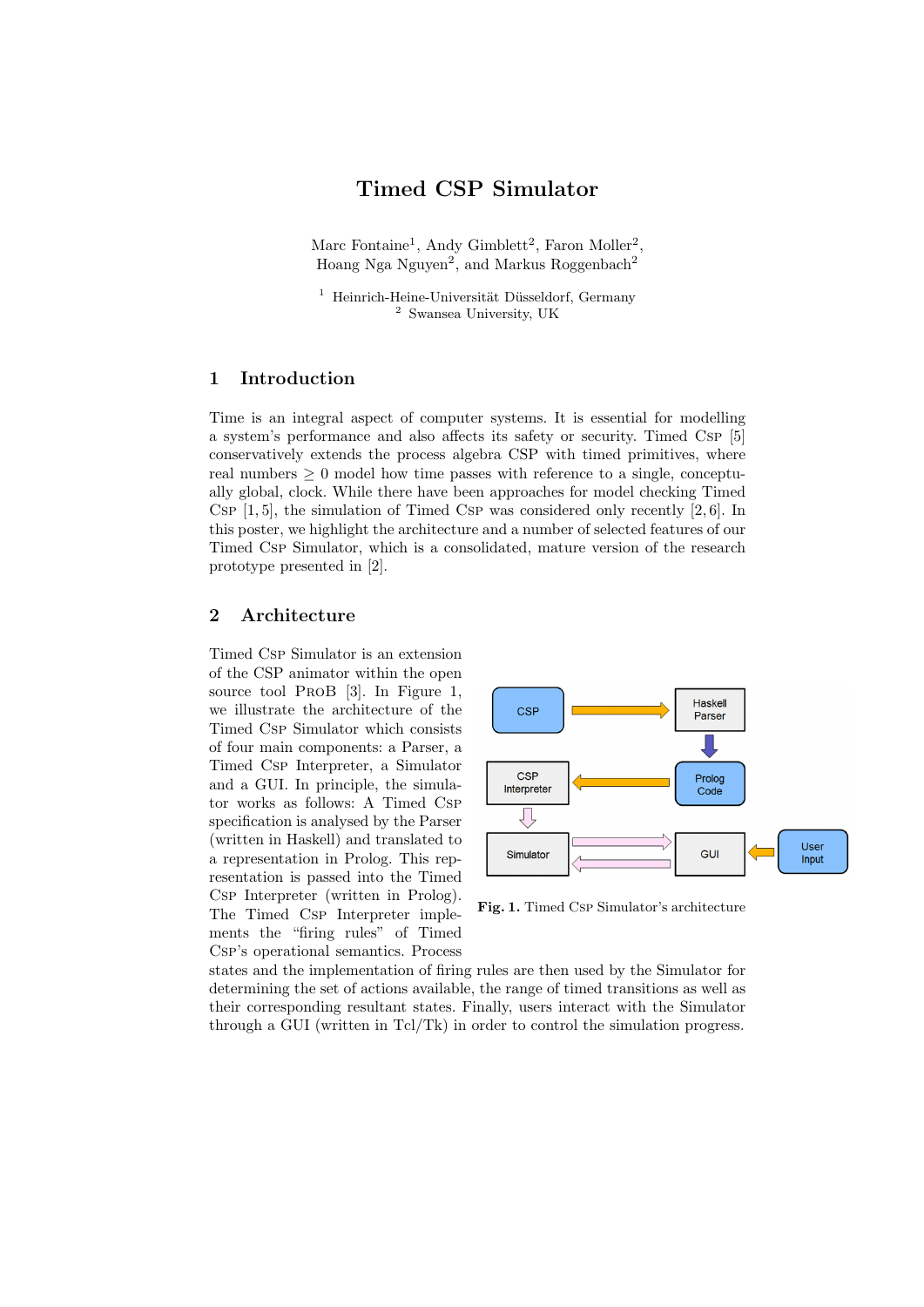2 Fontaine, Gimblett, Moller, Nguyen, Roggenbach

#### 3 Features

Timed Csp Simulator is characterised by the following features:

Rational time: Timed Csp Simulator restricts processes to rational time only. This is reasonable as [4] proves that Timed Csp is closed under rational time, i.e., rational processes are closed under action transitions and rational delays. Prolog supports proper rationals, i.e., rational time can be expressed. In practice, the limitation to rational time turns out to be negligible. For instance, all examples of Schneider's book [5] can be dealt with in our simulator.

Separate firing rules: Although Timed Csp (as well as CSP) has a number of operators which can be treated as syntactic sugar, e.g., Wait  $d = Stop \triangleright^d Skip$ , we follow the design of ProB where each supported (untimed or timed) operator has its own implementation of the corresponding firing rule. This results in a simulation without change of representation, where ProB can highlight in the specification text which process parts represent the current state.

Extensive set of operators: Compared to the language as given in [5], Timed Csp Simulator supports an extra set of untimed operators such as conditionals, untimed timeout and indexed external choice. To this end, we extend Timed Csp's operational semantics in [4].

Computing upper bounds of timed transitions: Based on the simulation theorem provided in [4], Timed Csp Simulator calculates the largest time step possible for a Timed Csp process in a recursive way. Consider, for instance, the process  $T = (P \triangleright^e Q) \triangleright^f R$  with  $0 < e < f$  and untimed processes P, Q and R. In T, the process P is enabled within the time interval  $[0, e)$ . A time step of length e (and a  $\tau$ -transition) leads to the new state  $Q \triangleright^{f-e} R$ , where P is not enabled anymore. Thus, the largest time step possible in  $T$  is  $e$ .

Automatic animation: Timed Csp Simulator supports two animation strategies, where the user selects the number of steps to be performed. Random: At each step of the animation, the simulator randomly selects an event or time step available from the interface. Maximal progress: At each step of the animation, the simulator selects an event or time step available from the interface in the following priority: (1) randomly select an external event, (2) select the internal event (3) select the maximal time step from a bounded interval, (4) randomly select a time step if arbitrary time steps are possible.

Backward compatibility: Timed Csp Simulator is backwards compatible for untimed CSP specifications. There are two ways to enable the Timed-CSP Simulator in ProB while opening specifications from files. **Explicit:** Files are named with the extension ".tcsp", or **Implicit:** Files (ended with the extension ".csp") contain any timed operator of delay event prefix, wait, timed timeout and timed interrupt.

### 4 Example

In order to illustrate the use of Timed Csp Simulator, we apply it to the wellknown level crossing example [5]. This system consists of three components: a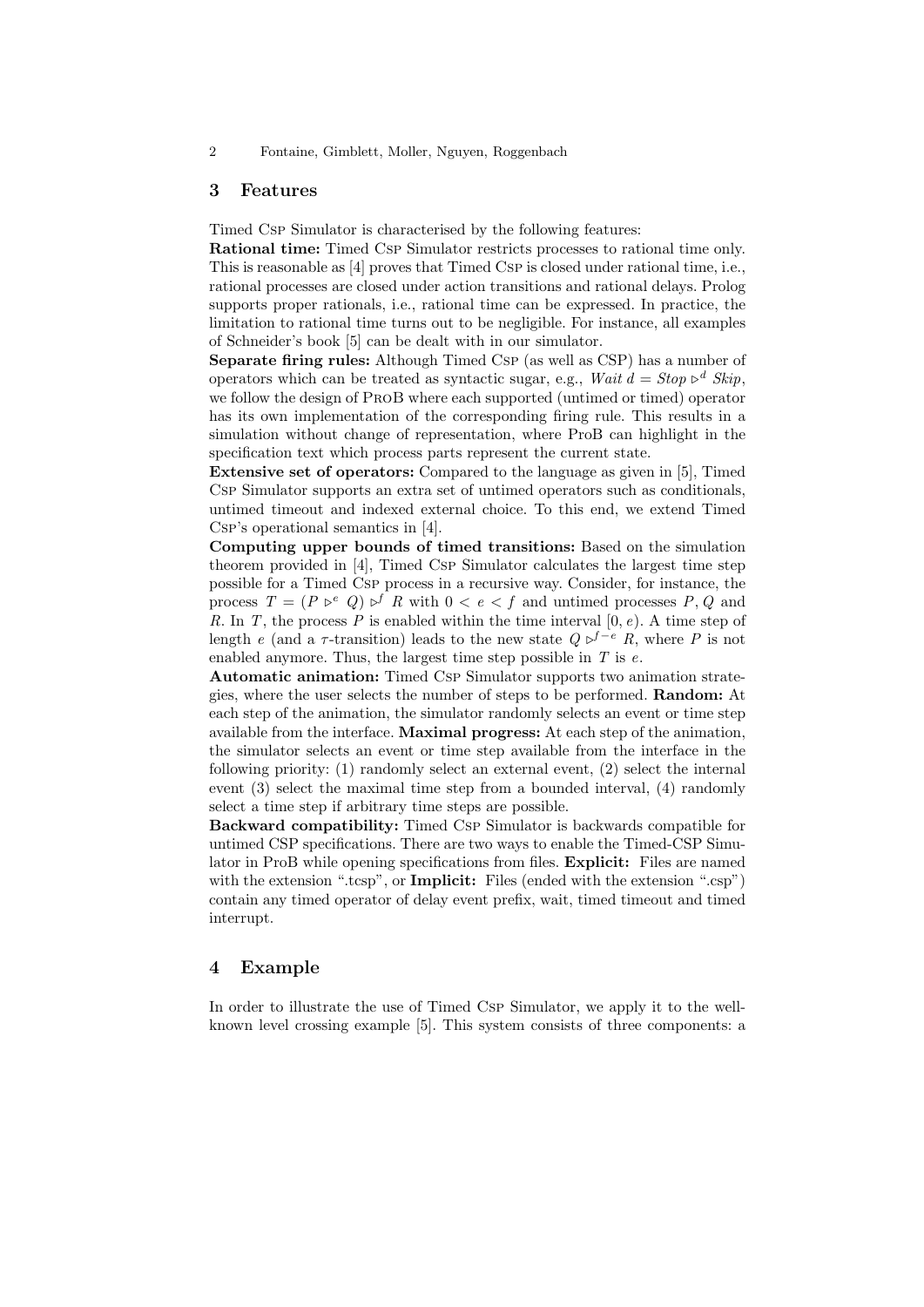gate to block the traffic crossing the railway when a train is approaching, a controller to monitor the approach of trains and to instruct the gate to rise or lower appropriately, and a train passing by the crossing. Figure 2 presents the

| $GATE = downcommand \overset{100}{\rightarrow} down \rightarrow confirm \rightarrow GATE$                          |
|--------------------------------------------------------------------------------------------------------------------|
| $\Box$ up.command $\stackrel{100}{\rightarrow}$ up $\rightarrow$ confirm $\rightarrow$ GATE                        |
| $TRAIN = train.next \rightarrow near.index \stackrel{300}{\rightarrow} enter. crossing \stackrel{20}{\rightarrow}$ |
| $leave. crossing \rightarrow out.ind \rightarrow TRAIN$                                                            |
| $CONTROLLER = near.ind \rightarrow down. command \rightarrow confirm \rightarrow CONTROLLER$                       |
| $\Box$ out.ind $\rightarrow upcommand \rightarrow confirm \rightarrow CONTROLLER$                                  |
| $CROS SING = CONTROLLER_{C}   _{G} GATE$                                                                           |
| $SYSTEM = TRANS_{T}  _{C \cup G} CROS SING$                                                                        |

Fig. 2. Timed Csp's model of the level crossing.

Timed Csp's model of the level crossing as developed in [5]. It is straight forward to write this specification in the concrete syntax of Timed Csp Simulator.

In the following, we show two simulations of the level crossing example which highlight the rational time only and automatic animation features of Timed Csp Simulator. In Figure 3, we present a timed trace which includes two consecutive



Fig. 3. A trace of two consecutive rational timed evolutions.

timed evolutions. The first timed evolution lasts for  $\frac{4}{15}$  time unit while the second for  $\frac{26}{15}$  time unit. After the two timed evolutions, the global time reaches  $\frac{30}{15}$  time unit which is automatically converted into the simpler representation of  $\tilde{2}$  time units.

In the second simulation, rather than manually choosing an available action at each step of the simulation, we use the automatic animation feature to quickly generate a long timed trace of the level crossing. Figure 4 shows a timed trace generated by an animation of 15 transitions, following the *maximal* progress strategy. This timed trace illustrates the operation of the crossing as a train passing by. When the train approaches the crossing (by  $train.next$ ), the controller requests the gate to move down (by *down.command*). The gate performs the action down and replies with a confirmation (by confirm) back to the controller. After the train has entered and exited the crossing, the controller is notified (by  $out-ind$ ) so that it will instruct the gate to rise. At the end of this timed trace, the global time is 320 time units.

Timed Csp Simulator comes with an comprehensive test suite, derived from the fundamental algebraic laws of Timed Csp. A typical example is  $P \triangleright^5 (Q \triangleright^3)$  $R = (P \triangleright^5 Q) \triangleright^8 R$ , with  $P = a \rightarrow Stop$ ,  $Q = b \rightarrow a \rightarrow Stop$ , and  $R = c \rightarrow$ Stop. Here, we check that simulations of the lhs are possible for the rhs and vice versa. Though these processes are not of much practical use, they highlight